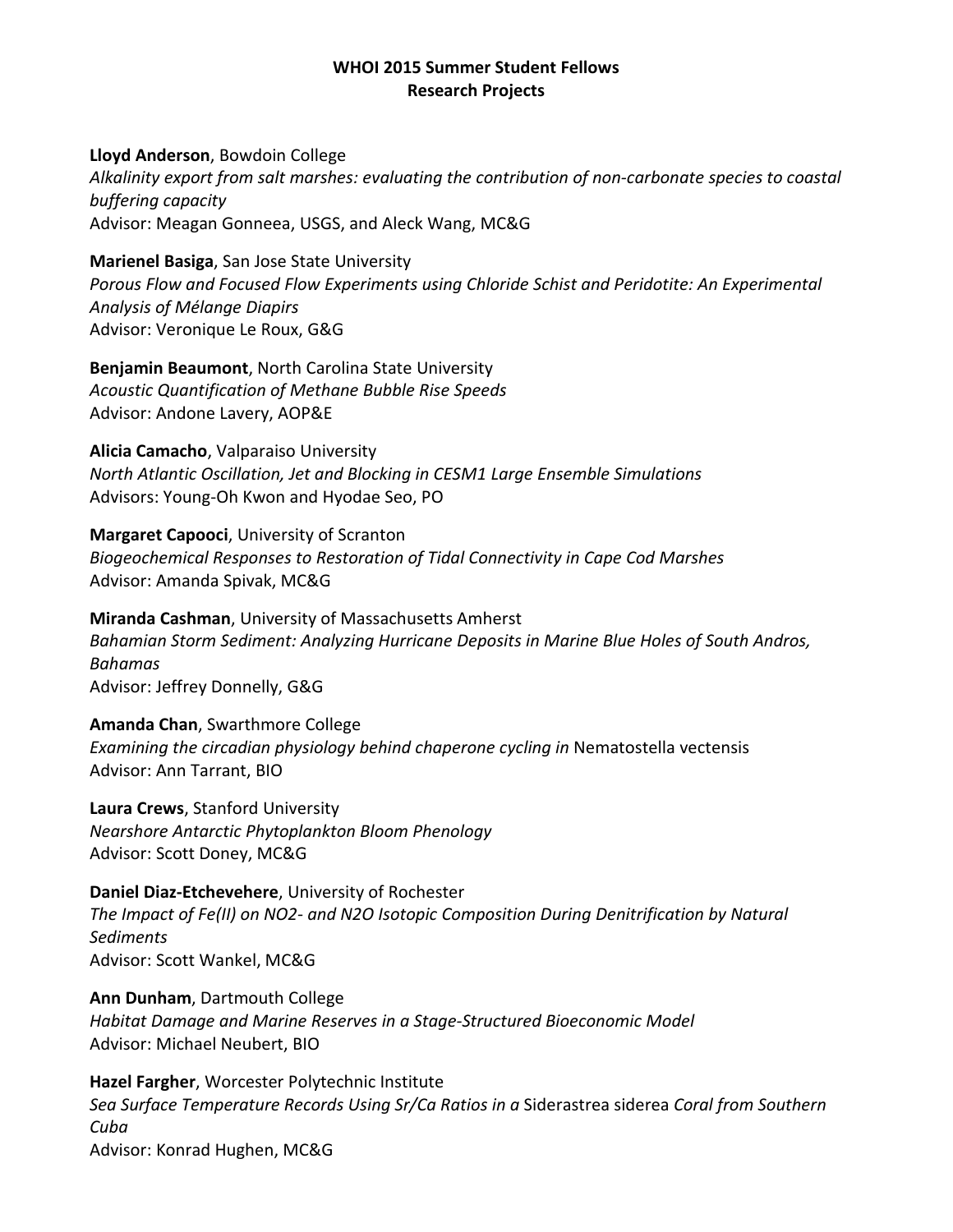# **WHOI 2015 Summer Student Fellows Research Projects**

**David Fertitta***,* Louisiana State University *Drifter-based Predictions of the Spread of Surface Contamination Using Iterative Statistics: A Local Example with Global Applications* Advisor: Alison Macdonald and Irina Rypina, PO

**Jerry Fontus***,* Georgia Institute of Technology *The Design and Testing of a Thermal Regulator for an AUV Gravimeter* Advisor: James Kinsey, AOP&E

**Chloe Fross**, Georgetown University *A Partial Ecosystem Services Evaluation of the Boston Harbor: The Value of Cleanup* Advisor: Hauke Kite-Powell, MPC

**Aditya Gupta**, VIT University, Chennai *Design and Development of a Pixhawk based Robotic Vehicle for the Surf Zone and Morphological Image Processing of Sea Ice Imagery* Advisors: Hanumant Singh and Peter Traykovski, AOP&E

**Sara Hamilton**, Bowdoin College *Spatial and Temporal Variation in the Diets of Northwest Atlantic Forage Fish* Advisor: Joel Llopiz, BIO

**Dana Johnson**, Northwestern University *Exploring the potential for mineral-based protection of organic carbon in deep-sea sediments* Advisor: Colleen Hansel, MC&G

**Siraput Jongaramrungruang**, University of Cambridge *Intraseasonal SST-precipitation coupling during the Indian Summer Monsoon and its modulation by the Indian Ocean Dipole* Advisors: Hyodae Seo and Caroline Ummenhofer, PO

**Sasha Kramer**, Bowdoin College *A method for determining phytoplankton community structure from ocean color at the Martha's Vineyard Coastal Observatory* Advisor: Heidi Sosik, BIO

**Julia Lanoue**, Brown University *Modeling Oyster (*Crassostrea virginica*) Productivity in Response to Channel Deepening in the Hudson River Estuary* Advisor: Porter Hoagland, MPC

**Ratnaksha Lele**, VIT University *An Investigation into Arctic Sea-Ice Dynamics and Energetics* Advisor: John Toole, PO

**Claudia Mazur**, Mount Holyoke College *An analysis of denitrification and annamox processes in sediments underneath oysters* Advisor: Virginia Edgcomb, G&G